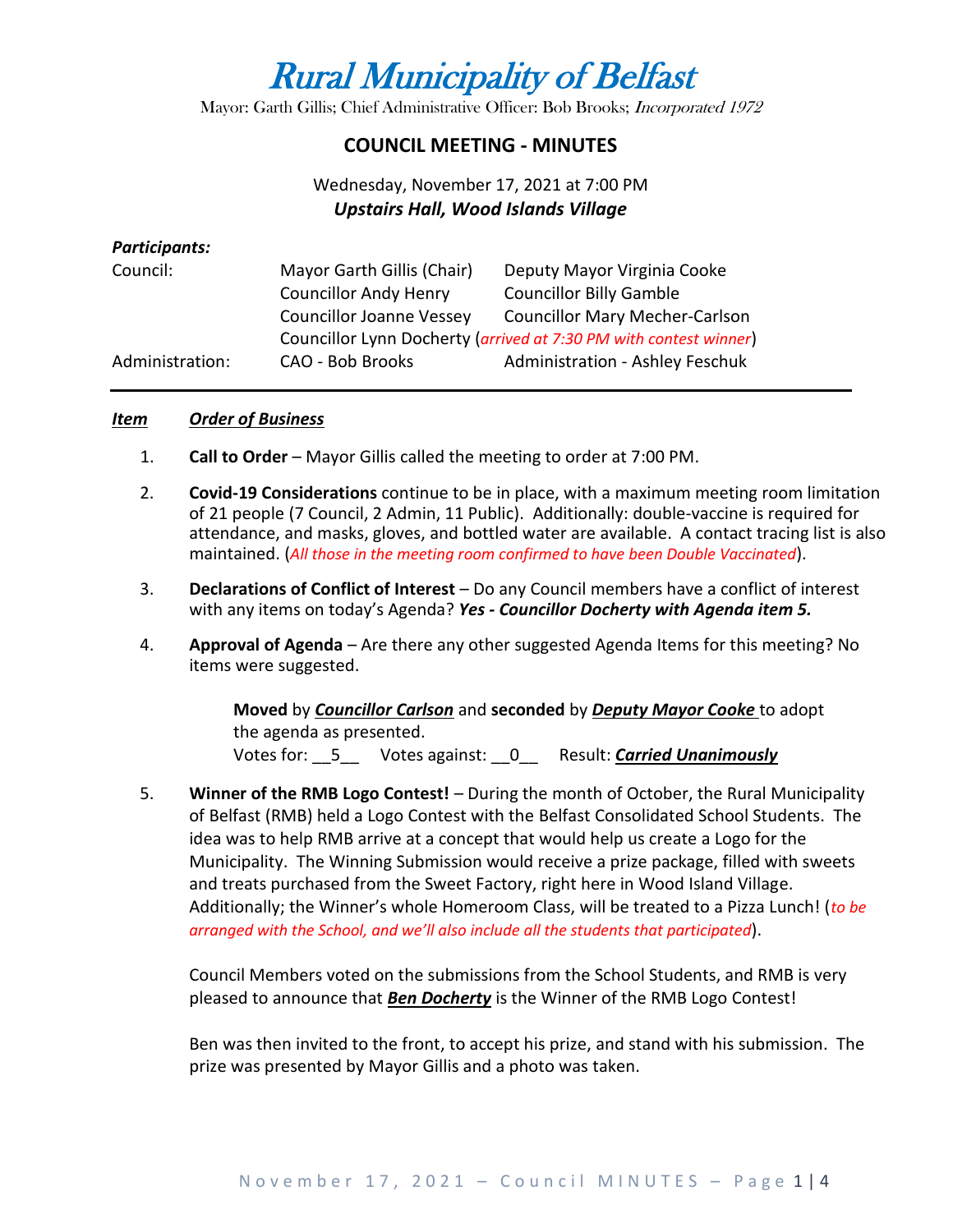

Thank-you to all those students who participated in our contest – very much appreciated.

#### 6. **Adoption of October 20, 2021 Council Meeting Minutes** (*previously distributed*)

**Moved** by *Councillor Vessey* and **seconded** by *Councillor Gamble* to adopt the Minutes of the October 20, 2021 Council Meeting as presented. Votes for: \_\_5\_\_ Votes against: \_\_0\_\_ Result: *Carried Unanimously*

#### 7. **Business arising from the October 20, 2021 Council Meeting:**

• Three items from this meeting are on today's Agenda. (*Items: 8.b.ii, 8.b.iii, and 8.b.iv*)

#### 8. **CAO Report**

#### a. **Financial/Variance Report**:

- i. Provincial Credit Union Account Balances at November 9, 2021:
	- a. Share  $001$  \$5.30 b. Chequing  $010$  \$69,873.63 c. Savings 020 (Reserve) 6. Savings 020 (Reserve) d. Gas Tax Acct 00011 \$47,244.63 e. Gas Tax GIC (*for future approved G.T. projects*) \$50,300.00 f. Savings GIC (*for future Municipal project*) \$45,000.00 Expenditures and Revenues for the 2021/2022 fiscal year are currently on-track.

#### b. **RMB Events**:

- ii. The **RMB Municipal Office Open House** took place on Friday, October 29<sup>th</sup>. A special thankyou to Deputy Mayor Cooke and Councillor Carlson for stopping by to greet the visitors. We also used the opportunity to hand out Municipal Brochures and Halloween loot bags. Thanks for all those that dropped by.
- iii. **Halloween at Wood Islands Village** RMB provided 75 pre-packaged Loot Bags to give away at the Halloween event at the Wood Island Village. By all accounts, the event was a great success. *It was suggested that next year, in addition to the Loot-Bag contribution, RMB could also provide an active presence for some of the activities* (*will be discussed during next year's planning*).
- iv. **"2021 Lights" at Wood Island Village** RMB and the Wood Islands Area Development Corporation (WIADC), is teaming up for the  $1<sup>st</sup>$  Annual Christmas Sing-a-Long and Tree-Lighting Event for the Wood Islands Village.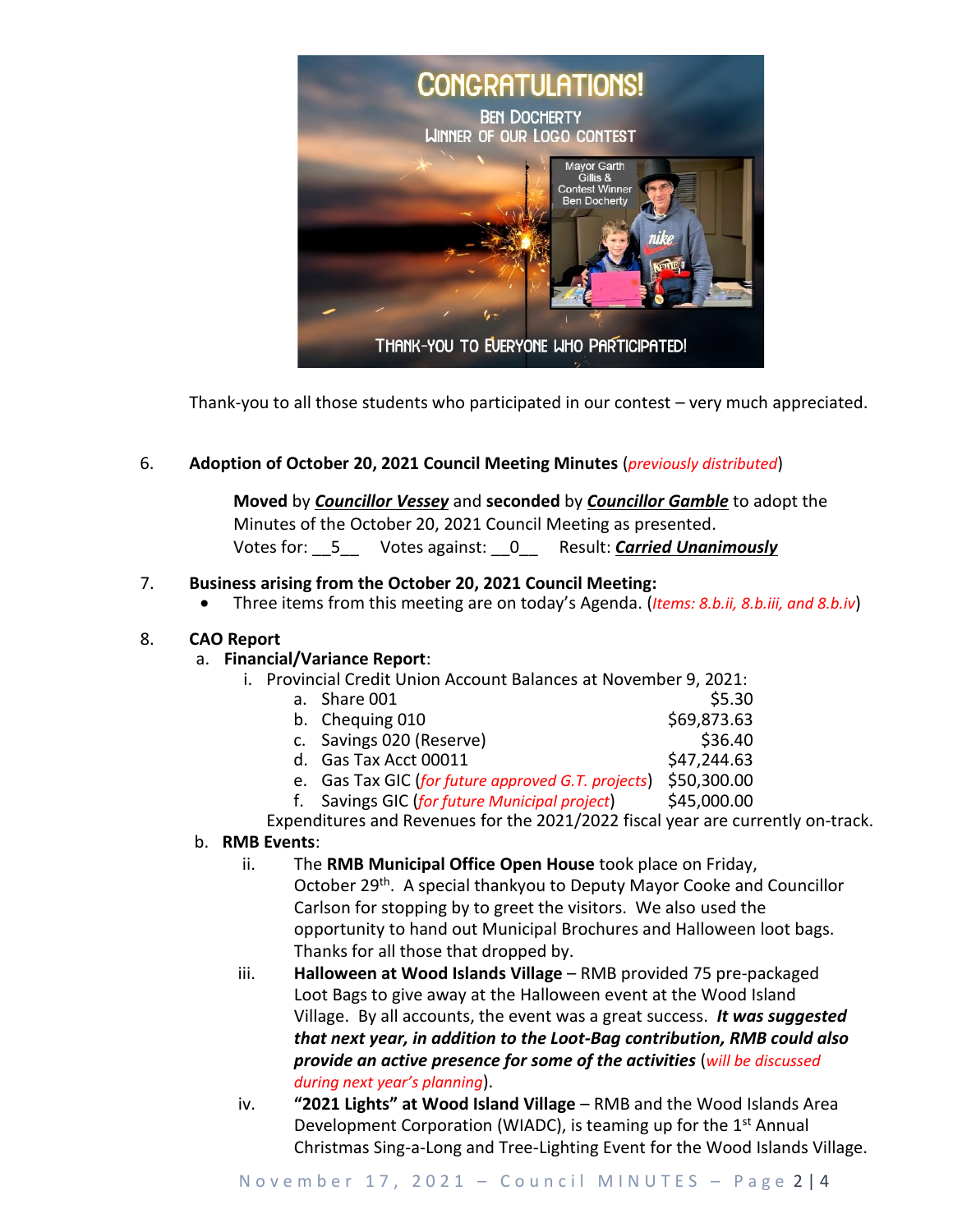The plan is to build on this event each year. The event will include: Christmas Carols, Christmas Tree and Courtyard Lighting, Hot Chocolate and Cider, and even a visit from Santa (*if everyone is NICE!*) The event is taking place at the Wood Islands Village on December  $4<sup>th</sup>$  from 5:PM – 6:PM (*ish*). Hope to see you all there… *It was also noted that there will be two additional work parties for putting up the decorations, tree, etc. November 20th and November 27th, from 1:PM to 4:PM. Bob and Ashley to send out reminder notices.*

- v. **Gingerbread House Contest?** it was suggested that we should also include a Gingerbread House Contest at this year's Tree-Lighting Event. *Council agreed. An area will be set up for people to bring their gingerbread houses (under the Sweet Factory Overhang). The area will be managed by Councillor Docherty, and judged by the Mayor and Deputy Mayor. There will be three prize gift-certificates awarded from Chapters/Indigo (\$25, \$15 and \$10).*
- vi. **RMB's Website** With all the changes and activities being hosted now by RMB, a major update is required for our website, to bring it up-to-date and to add features to the RMB Website. This will be done over the months of November and December and the progress will be brought forward at the January Council Meeting.
- 9. **2022 Regular Council Meeting Calendar**  For planning purposes, for public information purposes, and as per *Municipal Government Act* (section 110 [3]) requirements, a schedule of Regular Council Dates for the 2022 calendar year is presented. The meeting dates will be posted on RMB's Website, RMB's Facebook Page, included within the Belfast Lions Club 2022 Calendar, the Belfast Newsletter, and the Municipality Bulletin Board. Dates can be changed or cancelled as required. Proposed Regular Council meeting dates will continue to take place on the 3<sup>rd</sup> Wednesday of each month (with the exception of July and December) (10 Regular Council Meetings in all), and will continue to start at 7:00 PM at the Wood Island Village. Special Council Meetings and Committee Meetings will be called as required.

### *Regular Council Meeting Dates for the 2022 Calendar Year:*

- 1) January 19, 2022 2) February 16, 2022
- 3) March 16, 2022 4) April 20, 2022
- -
- 
- 5) May 18, 2022 6) June 15, 2022
	-
- 7) August 17, 2022 8) September 21, 2022
- 9) October 19, 2022 10) November 16, 2022

**Moved** by *Councillor Henry* and **seconded** by *Deputy Mayor Cooke* to adopt the *2022 Regular Council Meeting Calendar* as presented. Votes for: \_\_5\_\_ Votes against: \_\_0\_\_ Result: *Carried Unanimously*

10. **2022/2023 RMB Community Grants** – Each year RMB offers the residents and organizations of the Municipality, an opportunity to apply for the **Community Grants Program**. This annual Program is offered to provide financial assistance to groups and individuals offering services, activities and programs in the interest of the Municipality and its residents.